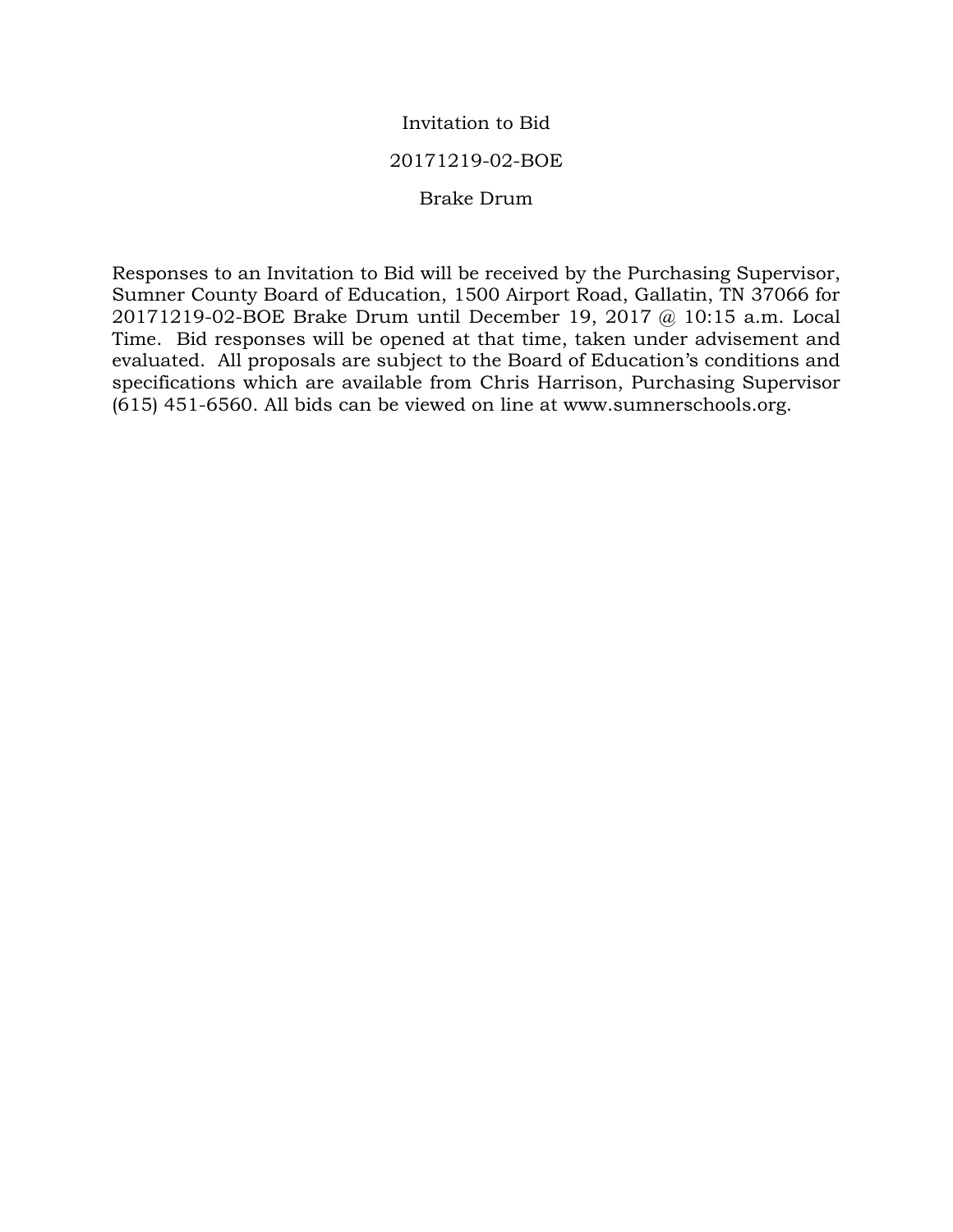# **SUMNER COUNTY BOARD OF EDUCATION Invitation to Bid 20171219-02-BOE Brake Drum**

Bid subject to the Standard Terms and Conditions provided.

ITB Submission Deadline: **December 19, 2017 @ 10:15 a.m.**

| $\frac{1}{2}$ /each<br>Webb Brake Drum 66884B /<br>$\mathbf{1}$<br>Each<br>100<br>Gunite 3600AX Heavy Duty                                                                                         | <b>ITEM NO.</b> | <b>UNIT</b> | <b>QUANTITY</b> | <b>DESCRIPTION</b>     | <b>UNIT PRICE</b>     | <b>EXTENDED PRICE</b> |
|----------------------------------------------------------------------------------------------------------------------------------------------------------------------------------------------------|-----------------|-------------|-----------------|------------------------|-----------------------|-----------------------|
|                                                                                                                                                                                                    |                 |             |                 |                        |                       | $\frac{1}{2}$         |
| $\overline{2}$<br>Each                                                                                                                                                                             |                 |             | 50              | Webb Brake Drum 66854B | $\sin(2\theta)$ /each | $\sharp$              |
| \$<br>3<br>Freight                                                                                                                                                                                 |                 |             |                 |                        |                       |                       |
| <b>GRAND TOTAL  </b>                                                                                                                                                                               |                 |             |                 |                        |                       | $\sharp$              |
| <b>Good Thru: Cool Thru: Cool Thru: Cool Thru: Cool Thru: Cool Thru: Cool Thru: Cool Thru: Cool Thru: Cool Thru: Cool Thru: Cool Thru: Cool Thru: Cool Thru: Cool Thru: Cool Thru: Cool Thru: </b> |                 |             |                 |                        |                       |                       |

### **THIS IS NOT AN ORDER**

#### **\*A "Good Thru" date must be completed.**

By checking this box, Proposer agrees that SCS reserves the right to extend the terms, conditions, and prices of this contract to other Institutions (such as State, Local and/or Public Agencies) who express an interest in participating in any contract that results from this ITB. Each of the piggyback Institutions will issue their own purchasing documents for the goods/services. Proposer agrees that SCS shall bear no responsibility or liability for any agreements between Proposer and the other Institution(s) who desire to exercise this option.

| Authorized Signature:<br>the control of the control of the control of the control of the control of the control of the control of the control of the control of the control of the control of the control of the control of the control of the control | Title |
|--------------------------------------------------------------------------------------------------------------------------------------------------------------------------------------------------------------------------------------------------------|-------|
| Printed Name: The Contract of the Contract of the Contract of the Contract of the Contract of the Contract of the Contract of the Contract of the Contract of the Contract of the Contract of the Contract of the Contract of                          | Email |
| Vendor Legal Name: Name and South Alberta and South Alberta and South Alberta and South Alberta and South Alberta and South Alberta and South Alberta and South Alberta and South Alberta and South Alberta and South Alberta                          |       |
| Date:                                                                                                                                                                                                                                                  |       |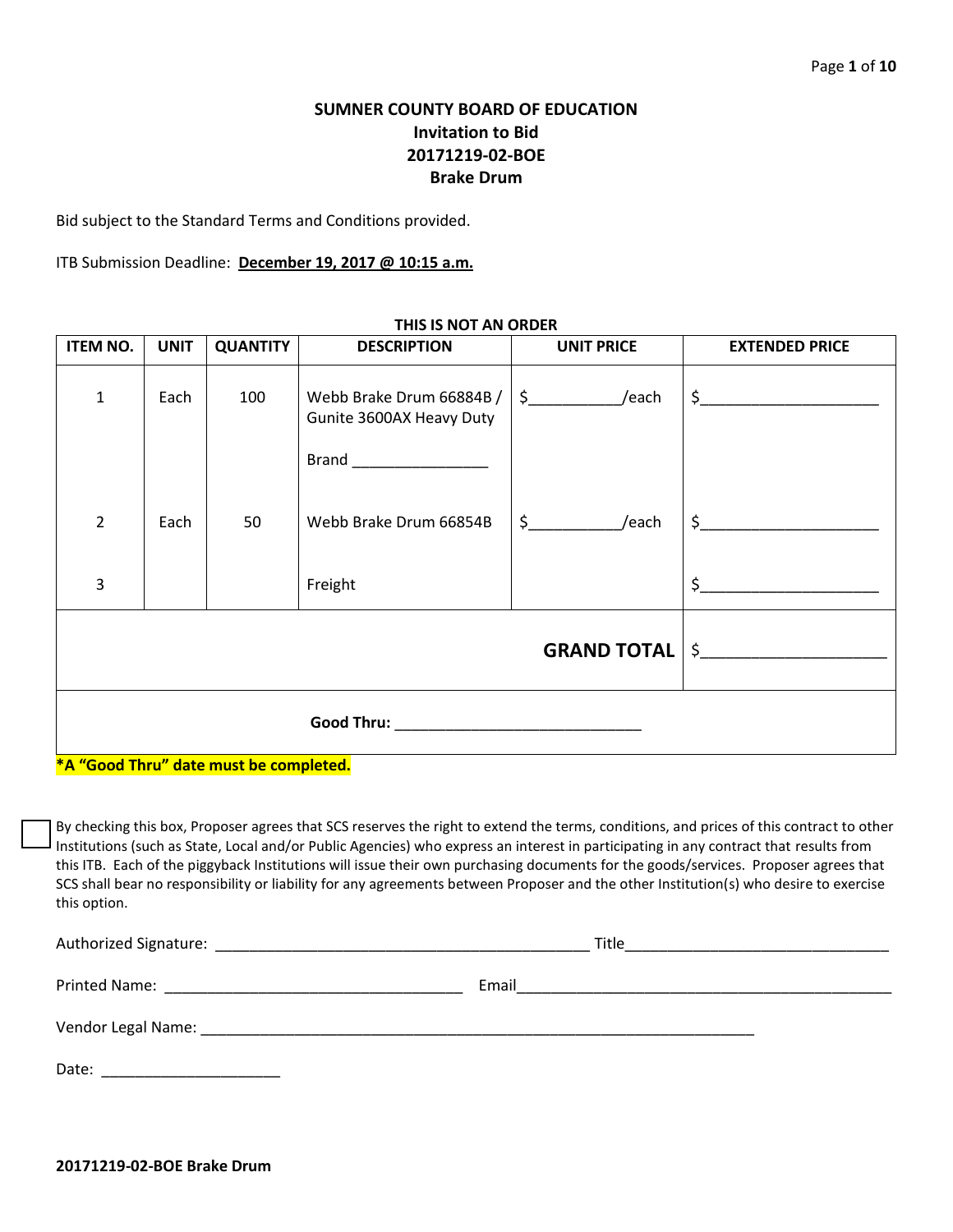# **NOTICE TO PROPOSERS**

There may be one or more amendments to this ITB. In order to receive communication for any such amendments issued specifically to this ITB, the proposer must provide the information requested below to the Sumner County Board of Education (SCS) Purchasing Department. The information may be sent by email to: Chris Harrison, Purchasing Supervisor, chris.harrison@sumnerschools.org. SCS will send amendments only to those proposers which complete and return this information in a timely manner.

| <b>ITB Number:</b>      | 20171219-02-BOE Brake Drum |
|-------------------------|----------------------------|
| Company Name:           |                            |
| <b>Mailing Address:</b> |                            |
|                         |                            |
|                         |                            |
| Phone Number:           |                            |
| <b>Contact Person:</b>  |                            |
| Email Address:          |                            |

Emailed amendments will be sent in a Microsoft Word (Office for Windows) or Portable Document Format (pdf) format. Any alterations to the document made by the proposer may be grounds for rejection of proposal, cancellation of any subsequent award or any other legal remedies available to SCS.

Amendments will also be posted on the SCS website **https://sumnerschools.org/index.php/current-bids-and-rfps** and attached to the solicitation listing as a PDF or WORD file. Check the particular solicitation on the Current Bids and RFPs webpage for any posted amendments.

By completing and returning this form, the Proposer has expressed its intent to provide a proposal for **20171219-02-BOE Brake Drum.**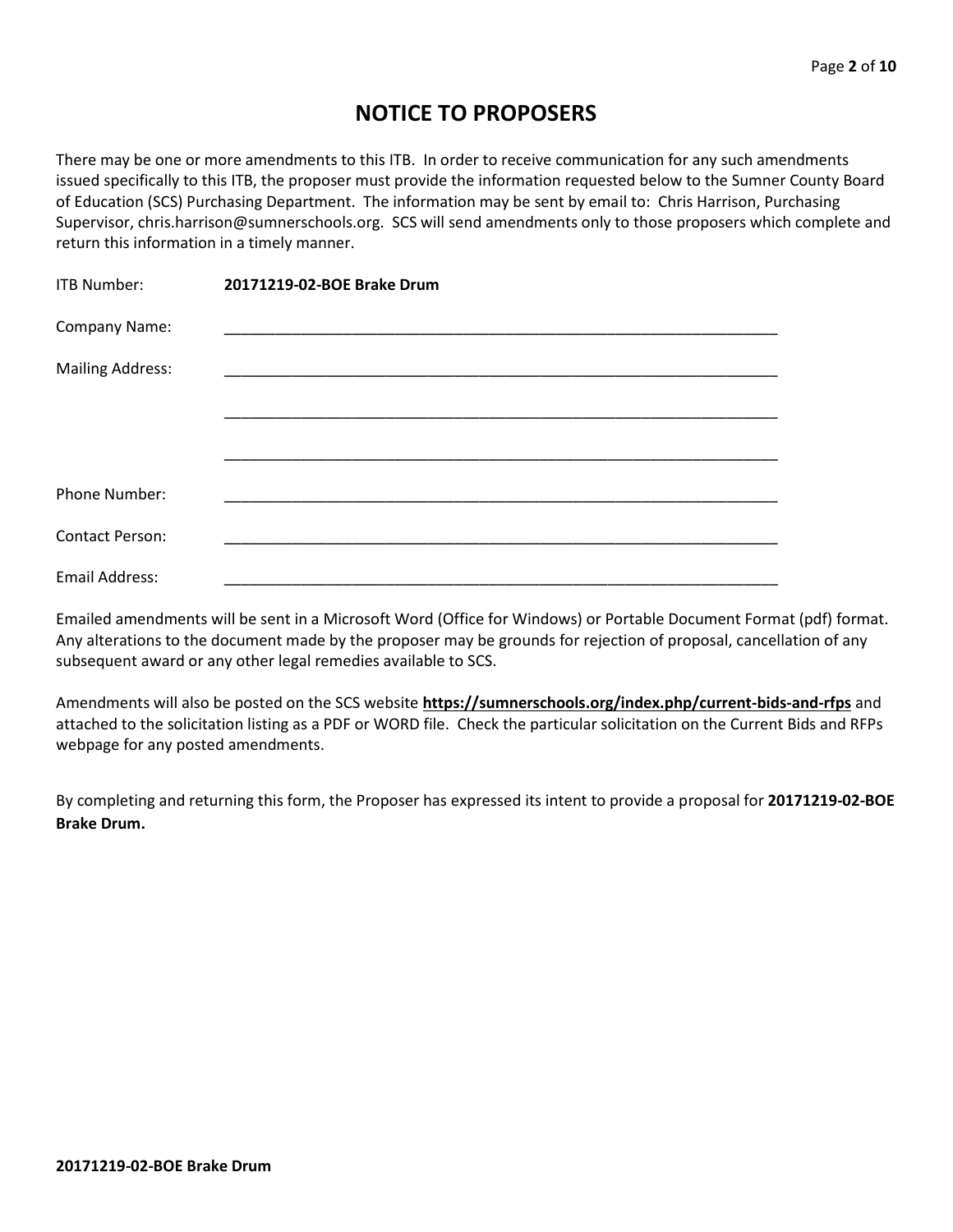## **SUMNER COUNTY BOARD OF EDUCATION INVITATION TO BID 20171219-02-BOE Brake Drum**

## I. SPECIFICATION

The Sumner County Board of Education, herein known as "SCS", is soliciting bids for the one-time purchase of brake drums. The bid will be utilized by the Transportation Department for the school bus program. The following is a minimum specification that all bidders are required to meet.

Delivery Address: Sumner County Board of Education Attn: Transportation Department 1500 Airport Road Gallatin, TN 37066

SCS has selected Webb and Gunite brake drums as the preferred specification. SCS shall only accept proposals for these two brands.

**Webb Brake Drums -** Model No. 66884B or **Gunite** 3600 AX Heavy Duty

**Webb Brake Drum** - Model No. 66854B (only)

The bid must be valid for a minimum period of forty-five (45) days from the date of bid opening.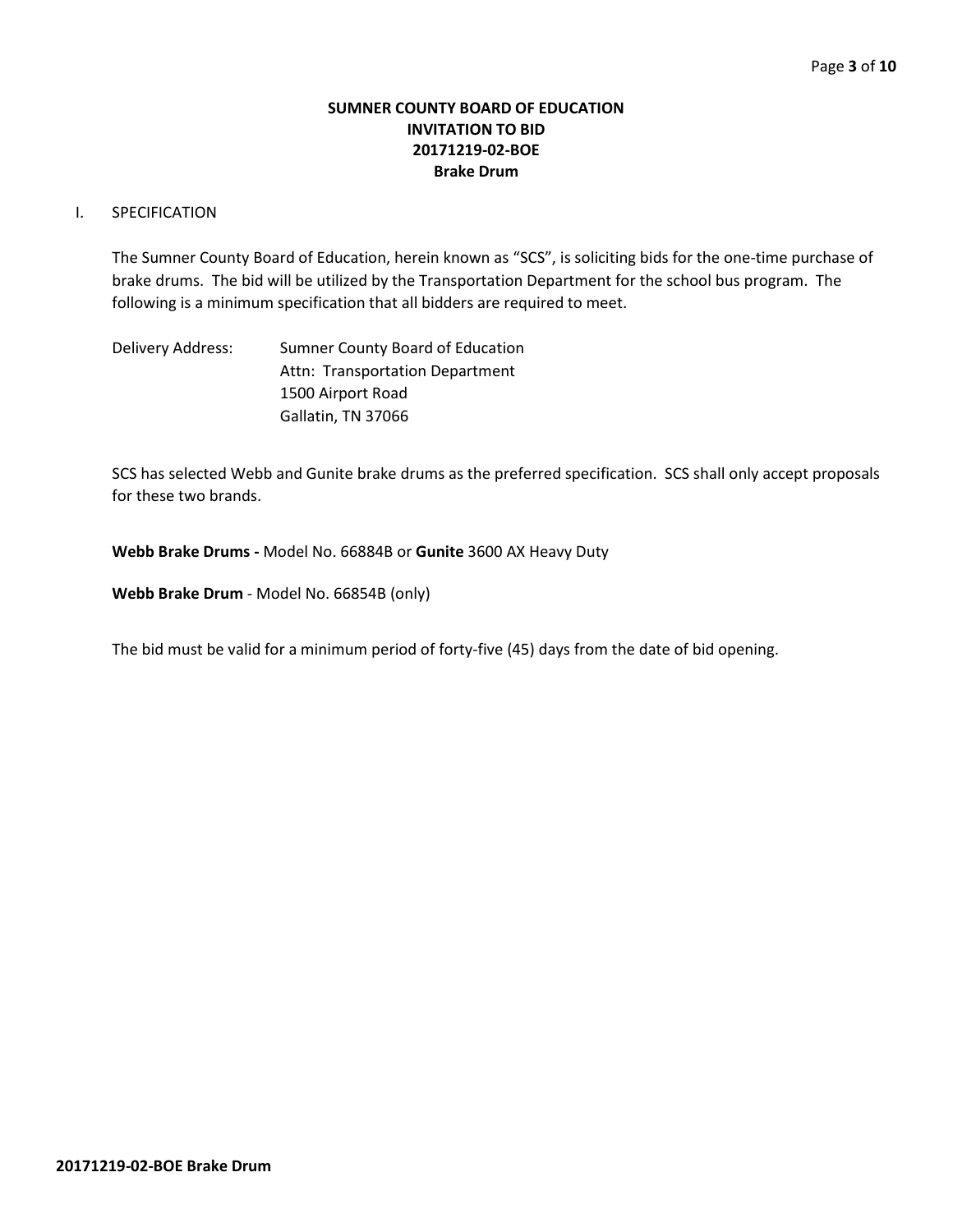- II. Source Selection and Contract Award
	- Award, if made, will be made to the proposer submitting the lowest cost proposal and whom is also determined to be Responsive.
		- o General Criteria to be determined "Responsive"
			- Does the proposal include all required information?
			- Does the proposal include completed attachment forms?
			- Was the proposal delivered on or before the stated deadline?
	- SCS reserves the right to reject any proposal that takes exception to the specifications unless prior approval is requested and granted by SCS.
	- Upon mutual agreement by both parties, SCS shall grant the right to extend the terms, conditions and prices of contract(s) awarded from this ITB to other Institutions (such as State, Local and/or Public Agencies) who express an interest in participating in any contract that results from this ITB. Each of the "piggyback" Institutions will issue their own purchasing documents for purchase of the goods/services. Proposer agrees that SCS shall bear no responsibility or liability for any agreements between Proposer and the other Institution(s) who desire to exercise this option.
- III. Schedule of Events

| <b>RFP Issued</b>                                  | December 4, 2017               |
|----------------------------------------------------|--------------------------------|
| <b>Questions DEADLINE</b>                          | N/A                            |
| <b>RFP Submission DEADLINE</b>                     | December 19, 2017 @ 10:15 a.m. |
| <b>Board Approval Date ESTIMATED (if required)</b> | January 16, 2018               |

#### IV. Delivery of Proposals

Sealed proposals will be accepted until **December 19, 2017 at 10:15 a.m. Local Time**. Proposals received after that time will be deemed invalid. Vendors mailing proposal packages must allow sufficient time to ensure receipt of their package by the time specified. There will be no exceptions. Proposals will be opened and read aloud. The reading of the bids will begin at **10:15 a.m. Local Time**.

Due to the nature of deliveries to the SCS Support Services Facility by carriers such as UPS, FedEx and such like; the proposal package will be accepted if the date and time on the delivery confirmation are indicated to be on or before the Proposal Deadline.

Delivery Address: Sumner County Board of Education Attn: Purchasing Supervisor 1500 Airport Road Gallatin, TN 37066

The package containing the proposal must be sealed and clearly marked on the outside of the package:

# **"20171219-02-BOE" DO NOT OPEN**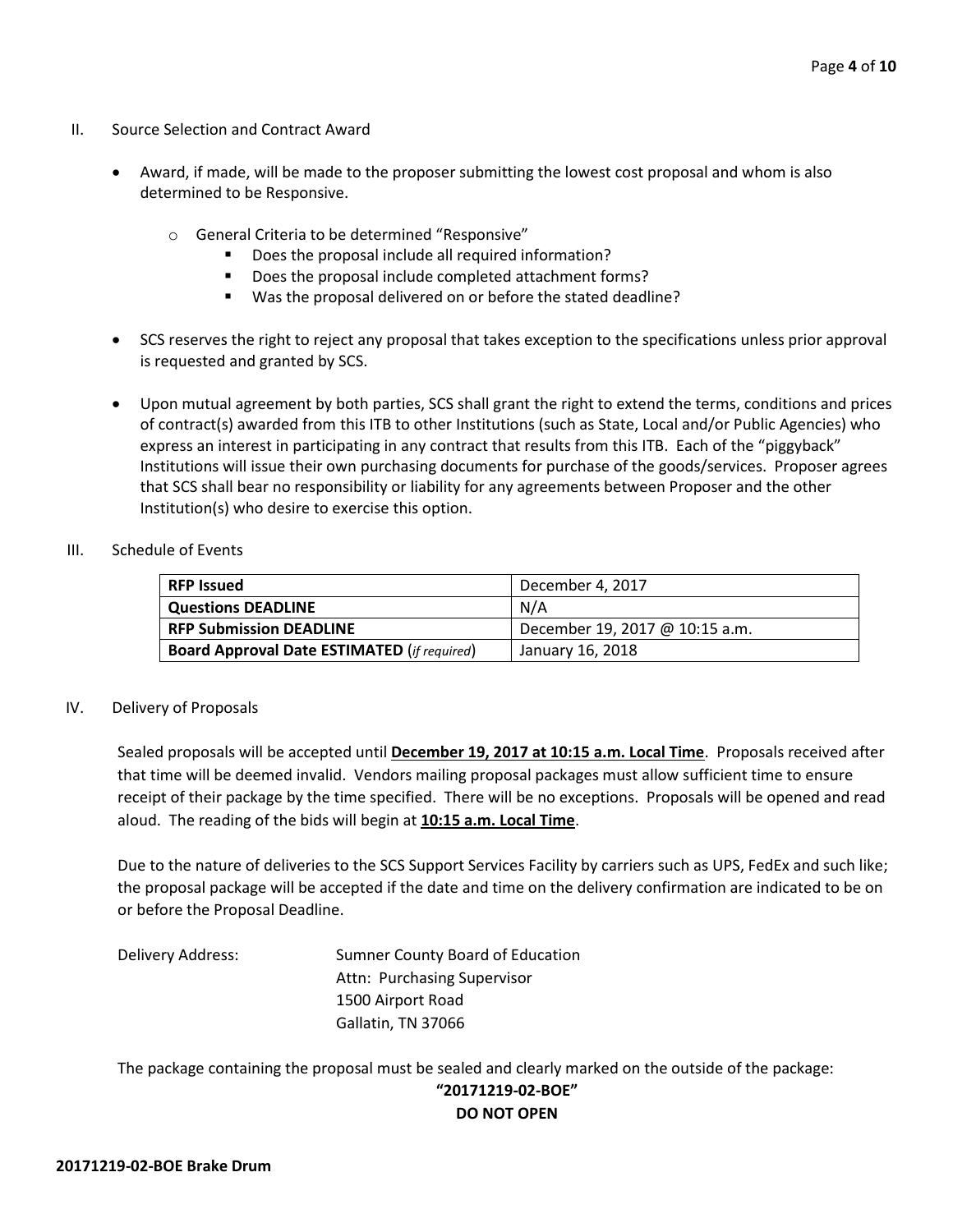## V. Protests

In the event that any interested party finds any part of the listed specifications, terms or conditions to be discrepant, incomplete or otherwise questionable in any respect; it shall be the responsibility of the concerned party to notify the SCS Purchasing Office of such matters immediately upon receipt of the ITB. All notifications must be sent to the Purchasing Supervisor via email at [purchasing@sumnerschools.org.](mailto:purchasing@sumnerschools.org)

Any actual or prospective Proposer who is aggrieved in connection with the ITB or award of a contract may protest to the Purchasing Supervisor and/or the Sumner County Board of Education at its regularly scheduled meeting.

## VI. New Vendors

- To comply with Internal Revenue Service requirements, all vendors who perform any type of service are required to have a current IRS Form W-9 on file with the SCS Finance Department. It is a mandatory requirement to complete the IRS Form W-9 (Attachment 1) included in this RFP.
- To comply with the Tennessee Lawful Employment Act (50-1-702 and 50-1-703), non-employees (individuals paid directly by the employer in exchange for the individual's labor or services) must have on file one (1) of the following documents:
	- o A valid Tennessee driver's license or photo identification;
	- $\circ$  A valid driver's license or photo identification from another state where the license requirements are at least as strict as those in Tennessee;
	- o A birth certificate issued by a U.S. state, jurisdiction or territory;
	- o A U.S. government issued certified birth certificate;
	- o A valid, unexpired U.S. passport;
	- o A U.S. certificate of birth abroad (DS-1350 or FS-545)
	- o A report of birth abroad of a U.S. citizen (FS-240);
	- o A certificate of citizenship (N560 or N561);
	- o A certificate of naturalization (N550, N570 or N578);
	- o A U.S citizen identification card (I-197 or I-179); or
	- o Valid alien registration documentation or other proof of current immigration registration recognized by the United States Department of Homeland Security that contains the individual's complete legal name and current alien admission number or alien file number (or numbers if the individual has more than one number).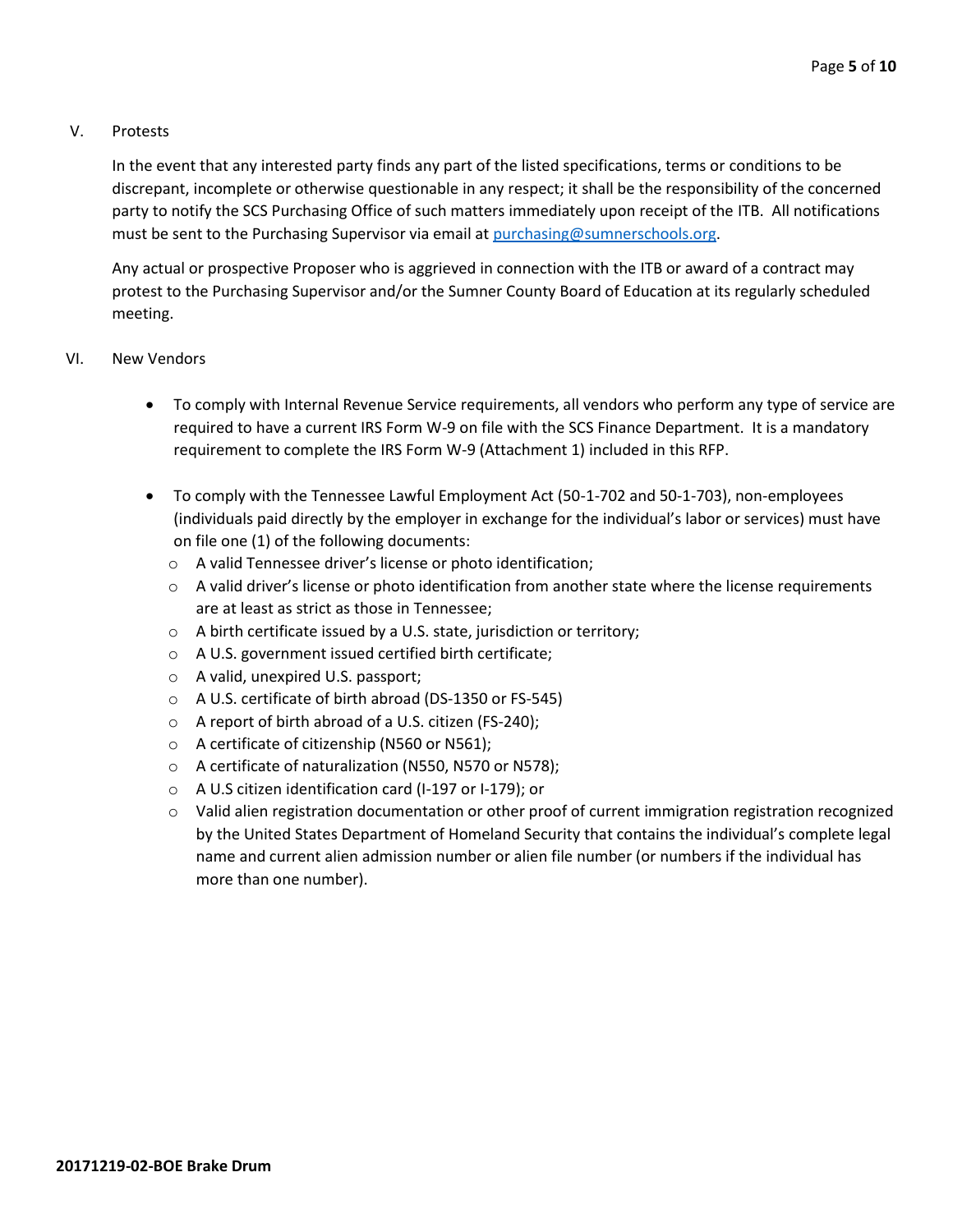### **ATTACHMENT 1**

|                                                                                                                                                                                                                                                                                                                                                          | (Rev. December 2014)<br>Department of the Treasury<br>Internal Revenue Service | <b>Request for Taxpayer</b><br><b>Identification Number and Certification</b>                                                                                                                                                                                                                                                                                                                                                                                                                                                                                                                                                 |                                                                                                                                                                       |                                                                                                                                                                                                                                                               |                        | Give Form to the<br>requester. Do not<br>send to the IRS.                     |
|----------------------------------------------------------------------------------------------------------------------------------------------------------------------------------------------------------------------------------------------------------------------------------------------------------------------------------------------------------|--------------------------------------------------------------------------------|-------------------------------------------------------------------------------------------------------------------------------------------------------------------------------------------------------------------------------------------------------------------------------------------------------------------------------------------------------------------------------------------------------------------------------------------------------------------------------------------------------------------------------------------------------------------------------------------------------------------------------|-----------------------------------------------------------------------------------------------------------------------------------------------------------------------|---------------------------------------------------------------------------------------------------------------------------------------------------------------------------------------------------------------------------------------------------------------|------------------------|-------------------------------------------------------------------------------|
|                                                                                                                                                                                                                                                                                                                                                          |                                                                                | 1 Name (as shown on your income tax return). Name is required on this line; do not leave this line blank.                                                                                                                                                                                                                                                                                                                                                                                                                                                                                                                     |                                                                                                                                                                       |                                                                                                                                                                                                                                                               |                        |                                                                               |
| $\sim$                                                                                                                                                                                                                                                                                                                                                   |                                                                                | 2 Business name/disregarded entity name, if different from above                                                                                                                                                                                                                                                                                                                                                                                                                                                                                                                                                              |                                                                                                                                                                       |                                                                                                                                                                                                                                                               |                        |                                                                               |
| page<br>Specific Instructions on<br>Print or type                                                                                                                                                                                                                                                                                                        | Individual/sole proprietor or<br>single-member LLC                             | 3 Check appropriate box for federal tax classification; check only one of the following seven boxes:<br>C Corporation<br>Limited liability company. Enter the tax classification (C=C corporation, S=S corporation, P=partnership) ▶<br>Note. For a single-member LLC that is disregarded, do not check LLC; check the appropriate box in the line above for<br>the tax classification of the single-member owner.                                                                                                                                                                                                            | S Corporation Partnership                                                                                                                                             | 4 Exemptions (codes apply only to<br>certain entities, not individuals; see<br>Trust/estate<br>instructions on page 3):<br>Exempt payee code (if any)<br>Exemption from FATCA reporting<br>code (if any)<br>(Applies to accounts maintained outside the U.S.) |                        |                                                                               |
| Other (see instructions) ▶<br>5 Address (number, street, and apt. or suite no.)<br>Requester's name and address (optional)                                                                                                                                                                                                                               |                                                                                |                                                                                                                                                                                                                                                                                                                                                                                                                                                                                                                                                                                                                               |                                                                                                                                                                       |                                                                                                                                                                                                                                                               |                        |                                                                               |
| <b>See</b>                                                                                                                                                                                                                                                                                                                                               | 6 City, state, and ZIP code                                                    |                                                                                                                                                                                                                                                                                                                                                                                                                                                                                                                                                                                                                               |                                                                                                                                                                       |                                                                                                                                                                                                                                                               |                        |                                                                               |
|                                                                                                                                                                                                                                                                                                                                                          |                                                                                | 7 List account number(s) here (optional)                                                                                                                                                                                                                                                                                                                                                                                                                                                                                                                                                                                      |                                                                                                                                                                       |                                                                                                                                                                                                                                                               |                        |                                                                               |
| Part I                                                                                                                                                                                                                                                                                                                                                   |                                                                                | <b>Taxpayer Identification Number (TIN)</b>                                                                                                                                                                                                                                                                                                                                                                                                                                                                                                                                                                                   |                                                                                                                                                                       |                                                                                                                                                                                                                                                               |                        |                                                                               |
|                                                                                                                                                                                                                                                                                                                                                          |                                                                                | Enter your TIN in the appropriate box. The TIN provided must match the name given on line 1 to avoid                                                                                                                                                                                                                                                                                                                                                                                                                                                                                                                          |                                                                                                                                                                       |                                                                                                                                                                                                                                                               | Social security number |                                                                               |
| backup withholding. For individuals, this is generally your social security number (SSN). However, for a<br>resident alien, sole proprietor, or disregarded entity, see the Part I instructions on page 3. For other<br>entities, it is your employer identification number (EIN). If you do not have a number, see How to get a<br>TIN on page 3.<br>or |                                                                                |                                                                                                                                                                                                                                                                                                                                                                                                                                                                                                                                                                                                                               |                                                                                                                                                                       |                                                                                                                                                                                                                                                               |                        |                                                                               |
| <b>Employer identification number</b><br>Note. If the account is in more than one name, see the instructions for line 1 and the chart on page 4 for<br>guidelines on whose number to enter.                                                                                                                                                              |                                                                                |                                                                                                                                                                                                                                                                                                                                                                                                                                                                                                                                                                                                                               |                                                                                                                                                                       |                                                                                                                                                                                                                                                               |                        |                                                                               |
| Part II                                                                                                                                                                                                                                                                                                                                                  |                                                                                | <b>Certification</b>                                                                                                                                                                                                                                                                                                                                                                                                                                                                                                                                                                                                          |                                                                                                                                                                       |                                                                                                                                                                                                                                                               |                        |                                                                               |
|                                                                                                                                                                                                                                                                                                                                                          | Under penalties of perjury, I certify that:                                    |                                                                                                                                                                                                                                                                                                                                                                                                                                                                                                                                                                                                                               |                                                                                                                                                                       |                                                                                                                                                                                                                                                               |                        |                                                                               |
|                                                                                                                                                                                                                                                                                                                                                          |                                                                                | 1. The number shown on this form is my correct taxpayer identification number (or I am waiting for a number to be issued to me); and                                                                                                                                                                                                                                                                                                                                                                                                                                                                                          |                                                                                                                                                                       |                                                                                                                                                                                                                                                               |                        |                                                                               |
|                                                                                                                                                                                                                                                                                                                                                          |                                                                                | 2. I am not subject to backup withholding because: (a) I am exempt from backup withholding, or (b) I have not been notified by the Internal Revenue<br>Service (IRS) that I am subject to backup withholding as a result of a failure to report all interest or dividends, or (c) the IRS has notified me that I am<br>no longer subject to backup withholding; and                                                                                                                                                                                                                                                           |                                                                                                                                                                       |                                                                                                                                                                                                                                                               |                        |                                                                               |
|                                                                                                                                                                                                                                                                                                                                                          |                                                                                | 3. I am a U.S. citizen or other U.S. person (defined below); and                                                                                                                                                                                                                                                                                                                                                                                                                                                                                                                                                              |                                                                                                                                                                       |                                                                                                                                                                                                                                                               |                        |                                                                               |
|                                                                                                                                                                                                                                                                                                                                                          |                                                                                | 4. The FATCA code(s) entered on this form (if any) indicating that I am exempt from FATCA reporting is correct.                                                                                                                                                                                                                                                                                                                                                                                                                                                                                                               |                                                                                                                                                                       |                                                                                                                                                                                                                                                               |                        |                                                                               |
|                                                                                                                                                                                                                                                                                                                                                          | instructions on page 3.                                                        | Certification instructions. You must cross out item 2 above if you have been notified by the IRS that you are currently subject to backup withholding<br>because you have failed to report all interest and dividends on your tax return. For real estate transactions, item 2 does not apply. For mortgage<br>interest paid, acquisition or abandonment of secured property, cancellation of debt, contributions to an individual retirement arrangement (IRA), and<br>generally, payments other than interest and dividends, you are not required to sign the certification, but you must provide your correct TIN. See the |                                                                                                                                                                       |                                                                                                                                                                                                                                                               |                        |                                                                               |
| Sign<br>Here                                                                                                                                                                                                                                                                                                                                             | Signature of<br>U.S. person $\blacktriangleright$                              |                                                                                                                                                                                                                                                                                                                                                                                                                                                                                                                                                                                                                               | Date $\blacktriangleright$                                                                                                                                            |                                                                                                                                                                                                                                                               |                        |                                                                               |
|                                                                                                                                                                                                                                                                                                                                                          | <b>General Instructions</b>                                                    |                                                                                                                                                                                                                                                                                                                                                                                                                                                                                                                                                                                                                               | · Form 1098 (home mortgage interest), 1098-E (student Ioan interest), 1098-T                                                                                          |                                                                                                                                                                                                                                                               |                        |                                                                               |
|                                                                                                                                                                                                                                                                                                                                                          |                                                                                |                                                                                                                                                                                                                                                                                                                                                                                                                                                                                                                                                                                                                               | (tuition)                                                                                                                                                             |                                                                                                                                                                                                                                                               |                        |                                                                               |
| Section references are to the Internal Revenue Code unless otherwise noted.<br>Future developments. Information about developments affecting Form W-9 (such                                                                                                                                                                                              |                                                                                |                                                                                                                                                                                                                                                                                                                                                                                                                                                                                                                                                                                                                               | · Form 1099-C (canceled debt)<br>· Form 1099-A (acquisition or abandonment of secured property)                                                                       |                                                                                                                                                                                                                                                               |                        |                                                                               |
| as legislation enacted after we release it) is at www.irs.gov/fw9.<br><b>Purpose of Form</b>                                                                                                                                                                                                                                                             |                                                                                |                                                                                                                                                                                                                                                                                                                                                                                                                                                                                                                                                                                                                               | Use Form W-9 only if you are a U.S. person (including a resident alien), to<br>provide your correct TIN.                                                              |                                                                                                                                                                                                                                                               |                        |                                                                               |
|                                                                                                                                                                                                                                                                                                                                                          |                                                                                | An individual or entity (Form W-9 requester) who is required to file an information<br>return with the IRS must obtain your correct taxpayer identification number (TIN)                                                                                                                                                                                                                                                                                                                                                                                                                                                      | If you do not return Form W-9 to the requester with a TIN, you might be subject<br>to backup withholding. See What is backup withholding? on page 2.                  |                                                                                                                                                                                                                                                               |                        |                                                                               |
|                                                                                                                                                                                                                                                                                                                                                          |                                                                                | which may be your social security number (SSN), individual taxpayer identification<br>number (ITIN), adoption taxpayer identification number (ATIN), or employer                                                                                                                                                                                                                                                                                                                                                                                                                                                              | By signing the filled-out form, you:                                                                                                                                  |                                                                                                                                                                                                                                                               |                        |                                                                               |
|                                                                                                                                                                                                                                                                                                                                                          |                                                                                | identification number (EIN), to report on an information return the amount paid to<br>you, or other amount reportable on an information return. Examples of information                                                                                                                                                                                                                                                                                                                                                                                                                                                       | 1. Certify that the TIN you are giving is correct (or you are waiting for a number<br>to be issued).<br>2. Certify that you are not subject to backup withholding, or |                                                                                                                                                                                                                                                               |                        |                                                                               |
|                                                                                                                                                                                                                                                                                                                                                          | · Form 1099-INT (interest earned or paid)                                      | returns include, but are not limited to, the following:                                                                                                                                                                                                                                                                                                                                                                                                                                                                                                                                                                       |                                                                                                                                                                       |                                                                                                                                                                                                                                                               |                        | 3. Claim exemption from backup withholding if you are a U.S. exempt payee. If |
|                                                                                                                                                                                                                                                                                                                                                          |                                                                                | . Form 1099-DIV (dividends, including those from stocks or mutual funds)                                                                                                                                                                                                                                                                                                                                                                                                                                                                                                                                                      | applicable, you are also certifying that as a U.S. person, your allocable share of                                                                                    |                                                                                                                                                                                                                                                               |                        |                                                                               |

· Form 1099-S (proceeds from real estate transactions)

. Form 1099-K (merchant card and third party network transactions)

• Form 1099-DIV (dividends, including those from stocks or mutual funds)<br>
• Form 1099-MISC (various types of income, prizes, awards, or gross proceeds)<br>
• Form 1099-MISC (various types of income, prizes, awards, or gross

Cat. No. 10231X

Form W-9 (Rev. 12-2014)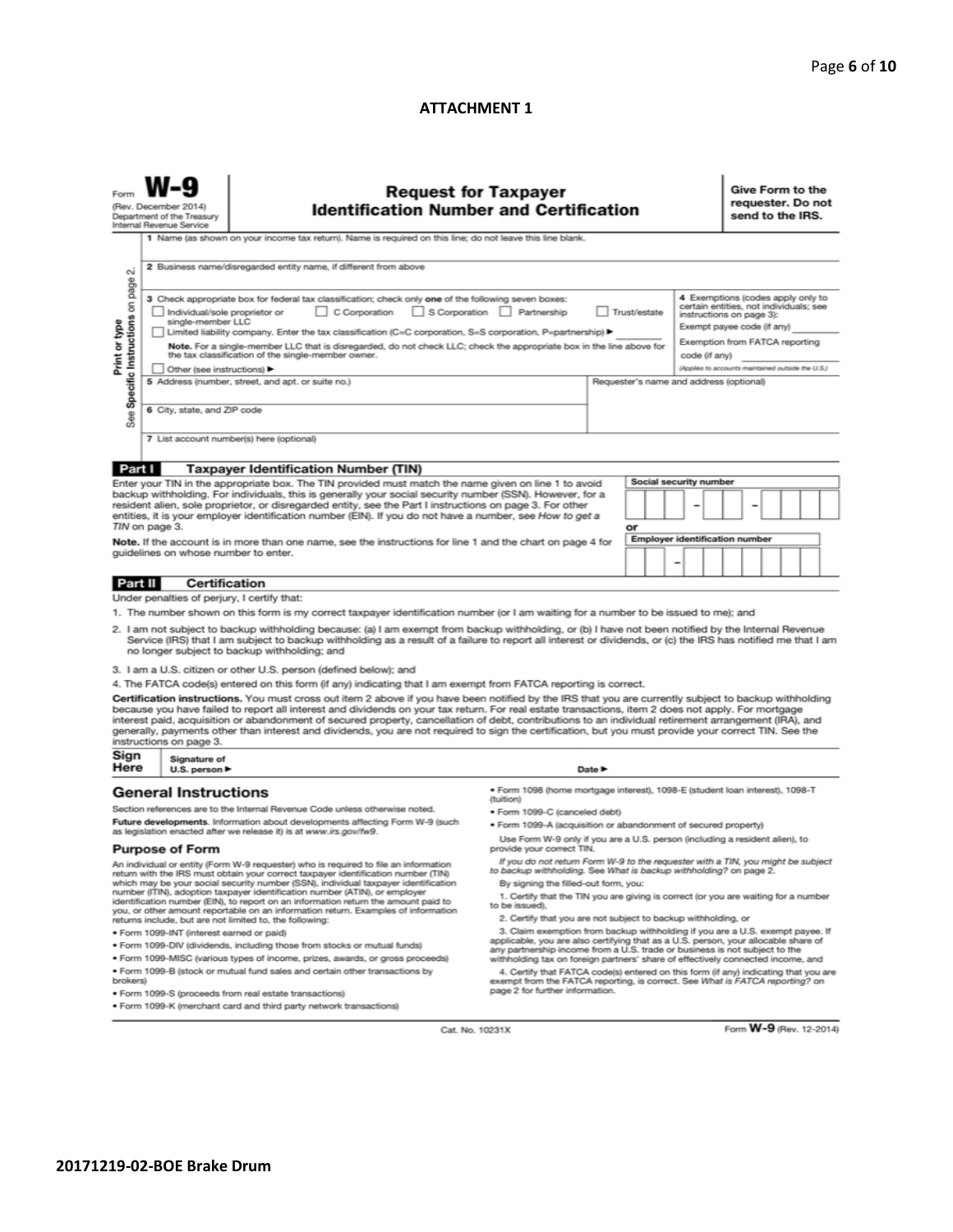#### **ATTACHMENT 2**

#### **ATTESTATION RE PERSONNEL USED IN CONTRACT PERFORMANCE**

| <b>CONTRACTOR LEGAL ENTITY NAME:</b>                                   |  |
|------------------------------------------------------------------------|--|
| FEDERAL EMPLOYER IDENTIFICATION NUMBER:<br>(or Social Security Number) |  |

**The Contractor, identified above, does hereby attest, certify, warrant, and assure that the Contractor shall not knowingly utilize the services of an illegal immigrant in the performance of this Contract and shall not knowingly utilize the services of any subcontractor who will utilize the services of an illegal immigrant in the performance of this Contract.**

**SIGNATURE & DATE:**

NOTICE: This attestation MUST be signed by an individual empowered to contractually bind the Contractor.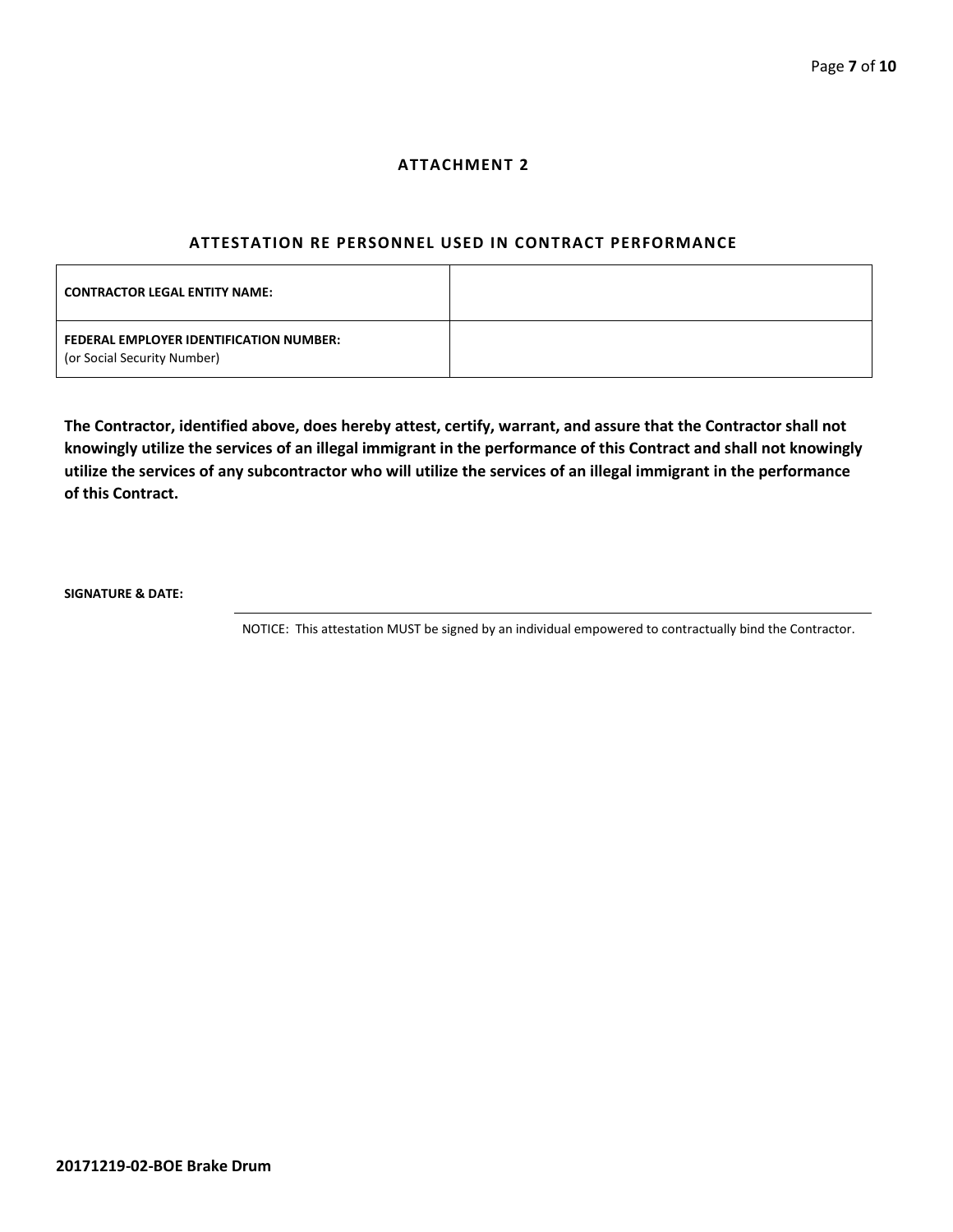## **STANDARD PURCHASING TERMS & CONDITIONS SUMNER COUNTY BOARD OF EDUCATION (SCS)**

#### **1. PREPARATION AND SUBMISSION OF BID.**

- **a.** Failure to examine any drawings**,** specifications, or instructions will be at the bidder's risk. Any deviation from the stated terms, conditions and specifications must be coordinated with and approved in writing by the SCS Purchasing Supervisor.
- **b.** BID SUBMITTAL / SIGNATURE: Bid shall give the full name and business address of the bidder. If the bidder is a corporation, the name shall be stated as it is in the corporate charter. Bids must be signed in ink by the bidder's authorized agent. Unsigned bids will be rejected. Bids are to be sealed and the outside of the envelope is to reference the bid number. The person signing the bid must show his title, and if requested by the institution, must furnish satisfactory proof of his or her authority to bind his or her company in contract. Bidder understands that by submitting a bid with an authorized signature, it shall constitute an offer to SCS. Bids must be typewritten or in ink; otherwise they may not be considered. Purchase orders will be issued to the firm name appearing on the W9. Facsimile responses will not be considered.
- **c.** SCS is not responsible for any costs incurred by any vendor pursuant to the RFP. The vendor shall be responsible for all costs incurred in connection with the preparation and submission of its proposal.
- **d.** All bids that exceed \$25,000 must have the Company Name, License Number, Expiration Date thereof and License Classification of Contractor listed on the outside of the sealed envelope. T.C.A. §62-6-119.
- **e.** Bids are to be received in the location designated on the bid no later than the specified date and time. Late bids will NOT be opened or considered.
- **f.** No erasures permitted. Errors may be crossed out and corrections printed in ink or typewritten adjacent to error and must be initialed in ink by person signing bid.
- **g.** Specifications: Reference to available specifications shall be sufficient to make the terms of the specifications binding on the bidder. The use of the name of a manufacturer, or any special brand or make in describing an item does not restrict the bidder to that manufacturer or specific article, unless specifically stated. Comparable products of other manufacturers will be considered if proof of compatibility is contained in the bid. Bidders are required to notify SCSs Purchasing Supervisor whenever specifications/procedures are not perceived to be fair and open. The articles on which the bids are submitted must be equal or superior to that specified. Informative and Descriptive Literature: The bidder must show brand or trade names of the articles bid, when applicable. It shall be the responsibility of the vendor, including vendors whose product is referenced, to furnish with the bid such specifications, catalog pages, brochures or other data as will provide an adequate basis for determining the quality and functional capabilities of the product offered. Failure to provide this data may be considered valid justification for rejection of bid.
- **h.** Samples: Samples of items when called for, must be furnished free of expense, and if not destroyed will, upon vendor's request within ten (10) days of bid opening, be returned at the bidder's expense. Each sample must be labeled with the bidder's name, manufacturer's brand name and number, bid number and item reference.
- **i.** Time of Performance: The number of calendar days in which delivery is to be made after receipt of order shall be stated in the bid and may be a factor in making an award, price notwithstanding. If no delivery time is stated in the bid, bidder agrees that delivery is to be made within two weeks (10 business days) of order.
- **j.** Transportation and delivery charges should be included in the price and be fully prepaid by the vendor to the destination specified in the bid. Bid prices shall include delivery of all items F.O.B. destination.
- **k.** New materials and supplies must be delivered unless otherwise specifically stated in the bid.
- **l.** Alternate/multiple bids will not be considered unless specifically called for in the bid.
- **m.** Only bids submitted on bid forms furnished by the Institution will be considered.
- **n.** By signing this bid where indicated, the bidder agrees to strictly abide by all local, state and federal statutes and regulations. The bidder further certifies that this bid is made without collusion or fraud.
- **o.** Failure to Bid/Error in Bid. In case of error in the extension of prices in the bid, the unit price will govern. Late bids will NOT be opened or considered. Bidders are cautioned to verify their bids before submission, as amendments received after the bid deadline will not be considered. No bid shall be altered, amended or withdrawn after opening. After bid opening, a bidder may withdraw a bid only when there is obvious clerical error such as a misplaced decimal point, or when enforcement of the bid would impose unconscionable hardship due to an error in the bid resulting in a quotation substantially below the other bids received. Bid withdrawals will be considered only upon written request of the bidder.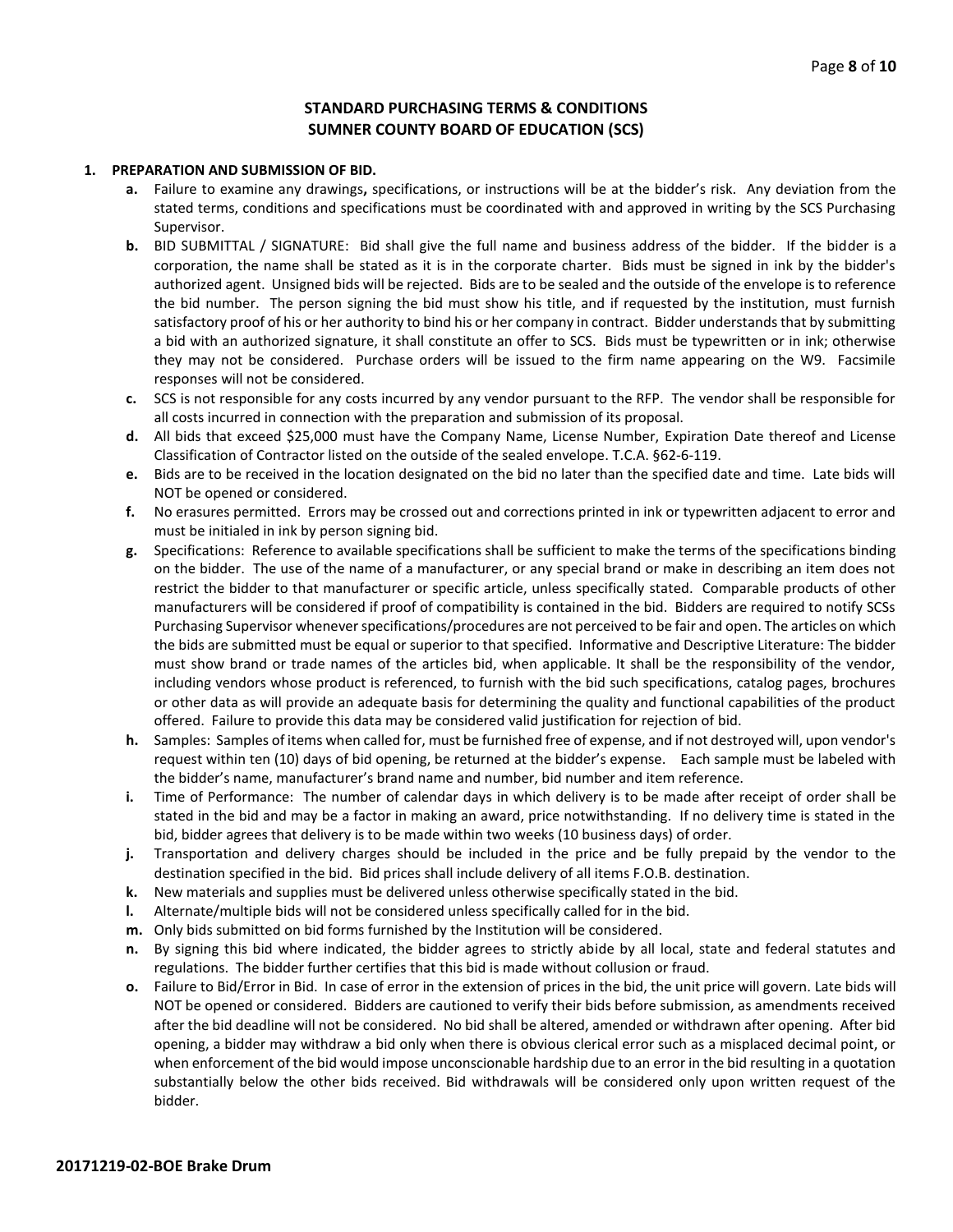- **2. OPEN RECORDS.** In order to comply with the provisions of the Tennessee Open Records Act, all bids will be publicly opened and are subject to public inspection after the award upon written request. Bidders may be present at bid opening. Summary information will be posted the SCS website, www.sumnerschools.org under the Invitation to Bid link.
- **3. ACCEPTANCE AND AWARD.** SCS reserves the right to reject any and all bids and to waive any informality in bids and, unless otherwise specified by the bidder to accept any item in the bid. Action to reject all bids shall be taken for unreasonably high prices, errors in the bid documents, cessation of need, unavailability of funds, or any other reason approved by SCS.
	- **a.** Contracts and purchases will be made with the lowest, responsive, responsible, qualified bidder. The quality of the articles to be supplied, their conformity with the specifications, their suitability to the requirements of the Institution, cash discount offered and the delivery terms will be taken into consideration.
	- **b.** Any deviation from these stated terms, specifications and conditions must be coordinated with and approved in writing by the Purchasing Supervisor.
	- **c.** Prices quoted on the response (if any) are to be considered firm and binding until the said equipment, supplies or services are in the possession of SCS.
	- **d.** SCS reserves the right to order more or less than the quantity listed in the bid.
	- **e.** If a bidder fails to state a time within which a bid must be accepted, it is understood and agreed that SCS shall have ninety (90) days to accept.
	- **f.** No purchase or contract is authorized or valid until the issuance of a SCS purchase order in accordance with SCS policy. No SCS employee is authorized to purchase equipment, supplies or services prior to the issuance of such a purchase order.
	- **g.** The contract may not be assigned without written SCS consent.
	- **h.** If the appropriate space is marked on the bid, other Institutions (such as State, Local and/or Public Agencies) may purchase off the contract during the same period as SCS.
	- **i.** The awarded bidder will be required to post a performance and payment bond in the amount of 25% of the contract price if it exceeds \$100,000. T.C.A. §12-4-201.
	- **j.** If the project cost is in excess of \$25,000 a performance bond must be secured by the requesting part in an amount equal to the market improvement value.
- **4. PAYMENT**. Payment terms must be specified in the bid response, including any discounts for early payment. Partial payments will not be approved unless justification for such payment can be shown. Terms will be net 30 days. Payment will not be made until all the conditions of the RFP/ITB are inspected and approved as meeting all specifications by persons appointed by SCS.
- **5. DEFAULT OF SELECTED VENDOR.** In case of vendor default, SCS may procure the articles or services from other sources and hold the defaulting vendor responsible for any resulting cost. If the awarded vendor violates any terms of their response, the contract, SCS policy or any law, they may be disqualified from bidding for a period of two years for minor violations or longer for major violations. Bids from disqualified bidders will not be accepted during the period of disqualification.
- **6. INSPECTION OF PURCHASES.** Articles received which are not equivalent will not be accepted and will be picked up by the vendor or returned to vendor, shipping charges collect. SCS shall have a reasonable period in which to inspect and accept or reject materials without liability. If necessity requires SCS to use nonconforming materials, an appropriate reduction in payment may be made.
- **7. TAXES.** SCS is tax exempt; do not include taxes in quotation. Vendors making improvements or additions to, or performing repair work on real property for SCS are liable for any applicable sales or use tax on tangible personal property used in connection with the contract or furnished to vendors by the state for use under the contract.
- **8. NONDISCRIMINATION.** SCS is an equal opportunity employer. SCS and bidder agree to comply with Titles VI and VII of the Civil Rights Act of 1964, Title IX of the Education Amendments of 1972, Section 504 of the Rehabilitation Act of 1973, Executive Order 11,246, the Americans with Disabilities Act of 1990 and the related regulations to each. Each party assures that it will not discriminate against any individual including, but not limited to employees or applicants for employment and/or students, because of race, religion, creed, color, sex, age, disability, veteran status or national origin. In the event that any claims should arise with regards to violations of any such local, state or federal law, statues, rule or regulations, the vendor will indemnify and hold SCS harmless for any damages, including court costs or attorney fees, which might be incurred.
- **9. PROHIBITIONS/NO VENDOR CONTRACT FORM.** Acceptance of gifts from vendors is prohibited. T.C.A. §12-3-106. The contract documents for purchase under this bid request shall consist of the successful bidder's bid and SCSs purchase order.